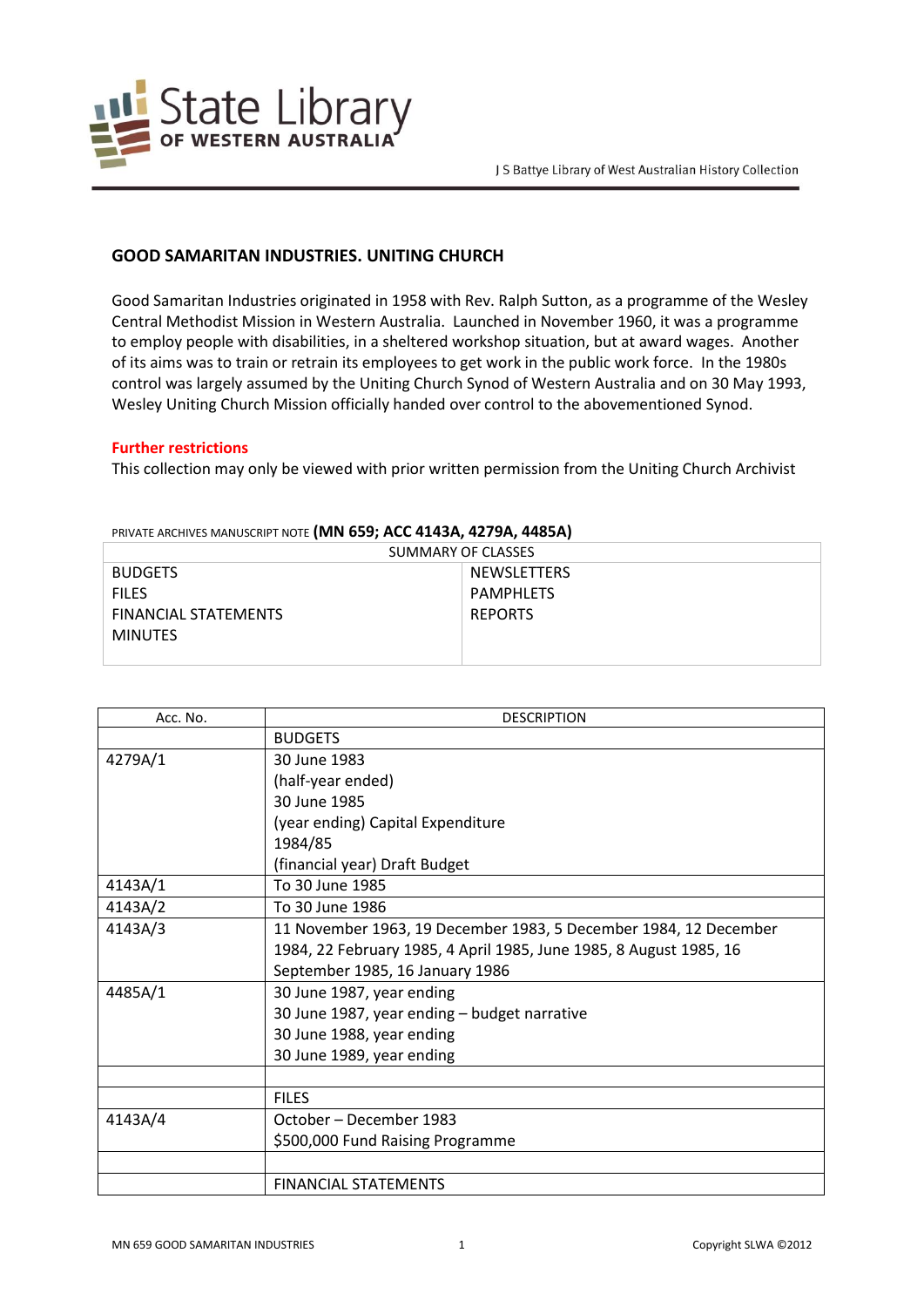

| 4143A/5  | 30 June 1982                                      |
|----------|---------------------------------------------------|
|          | <b>Annual Statements</b>                          |
| 4143A/6  | 31 October 1983; 30 November 1983                 |
|          | <b>Profit and Loss Statements</b>                 |
| 4143A/7  | 31 December 1983                                  |
|          | <b>Statements</b>                                 |
| 4143A/8  | 31 December 1984                                  |
|          | Accounts for 6 months                             |
| 4143A/9  | 30 June 1985                                      |
|          | <b>Unaudited Financial Statements</b>             |
| 4143A/10 | 30 September 1985                                 |
|          | Statements for 3 months                           |
| 4279A/2  | 31 March 1983                                     |
|          | (Quarter ended)                                   |
| 4279A/2  | 30 September 1983                                 |
|          | (Quarter ended)                                   |
| 4279A/2  | 31 march 1984                                     |
|          | (9 months ended)                                  |
| 4279A/2  | 30 June 1984                                      |
|          | (year ended)                                      |
| 4279A/2  | 30 September 1984                                 |
|          | (quarter ended)                                   |
| 4485A/2  | 31 December 1985, 6 months ended                  |
|          | 31 March 1986, 9 months ended                     |
| 4485A/2  | 30 June 1986, 12 months ended                     |
| 4485A/2  | 30 September 1986, 3 months ended                 |
|          | 31 December 1986, 6 months ended                  |
| 4485A/2  | 31 March 1987, 9 months ended                     |
|          | 30 June 1987, 12 months ended                     |
| 4485A/2  | 30 June 1987, Revised Edition                     |
|          | 30 September 1987, 3 months ended                 |
| 4485A/2  | 31 December 1987, 6 months ended                  |
|          | 31 March 1988, 9 months ended                     |
| 4485A/2  | 30 June 1988, 12 months ended                     |
|          | 30 September 1988, 3 months ended                 |
|          |                                                   |
|          | <b>MINUTES</b>                                    |
| 4143A/11 | 12 January 1983                                   |
|          | Board Meetings with Reports and Discussion Papers |
| 4143A/12 | 22 February 1983                                  |
| 4143A/13 | 27 September 1983                                 |
| 4143A/14 | 25 October 1983                                   |
| 4143A/15 | 24 January 1984                                   |
| 4143A/16 | 28 February 1984                                  |
| 4143A/17 | 29 January 1985                                   |
| 4143A/18 | 26 February 1985                                  |
| 4143A/19 | 26 March 1985                                     |
| 4143A/20 | 23 April 1985                                     |
| 4143A/21 | 28 May 1985                                       |
|          |                                                   |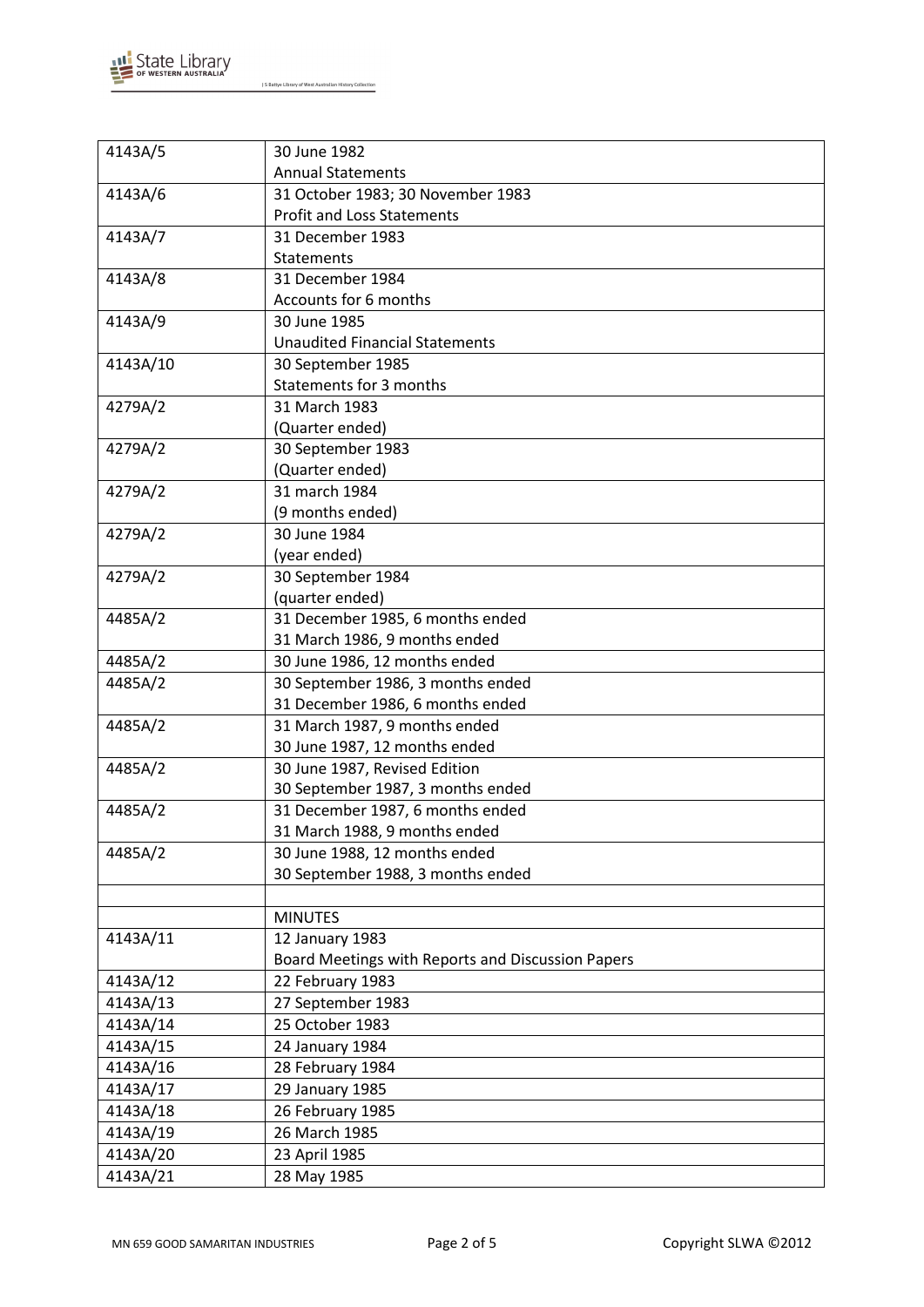

| 4143A/22 | 23 July 1985                          |
|----------|---------------------------------------|
| 4143A/23 | 27 August 1985                        |
| 4143A/24 | 24 September 1985                     |
| 4143A/25 | 22 October 1985                       |
| 4143A/26 | 26 November 1985                      |
| 4279A/3  | 22 February 1983                      |
|          | + Sundry Correspondence and Reports   |
| 4279A/3  | 3 March 1983                          |
|          | <b>Special Board Meeting</b>          |
| 4279A/3  | 22 March 1983                         |
|          | + Sundry Correspondence and Reports   |
| 4279A/3  | 11 April 1983                         |
|          | <b>Special Board Meeting</b>          |
| 4279A/3  | 26 April 1983 - 26 July 1983          |
|          | + Sundry Correspondence and Reports   |
| 4279A/3  | 26 October 1983                       |
|          | + Sundry Correspondence and Reports   |
| 4279A/3  | 28 February 1984 - 27 March 1984      |
|          | + Sundry Correspondence and Reports   |
| 4279A/3  | 22 May 1984 - 23 October 1984         |
|          | and Sundry Correspondence and Reports |
| 4279A/3  | 28 May 1985                           |
|          | And Correspondence and Reports        |
| 4485A/3  | 26 November 1985                      |
|          | <b>Board Meeting</b>                  |
| 4485A/4  | 28 January 1986                       |
|          | <b>Board Meeting</b>                  |
| 4485A/5  | 28 February 1986                      |
|          | <b>Board Meeting</b>                  |
| 4485A/6  | 25 March 1986                         |
|          | <b>Board Meeting</b>                  |
| 4485A/7  | 22 April 1986                         |
|          | <b>Board Meeting</b>                  |
| 4485A/8  | 27 May 1986                           |
|          | <b>Board Meeting</b>                  |
| 4485A/9  | 24 June 1986                          |
|          | <b>Board Meeting</b>                  |
| 4485A/10 | 22 July 1986                          |
|          | <b>Board Meeting</b>                  |
| 4485A/11 | 26 August 1986                        |
|          | <b>Board Meeting</b>                  |
| 4485A/12 | 23 September 1986                     |
|          | <b>Board Meeting</b>                  |
| 4485A/13 | 28 October 1986                       |
|          | <b>Board Meeting</b>                  |
| 4485A/14 | 25 November 1986                      |
|          | <b>Board Meeting</b>                  |
| 4485A/15 | 27 January 1987                       |
|          | <b>Board Meeting</b>                  |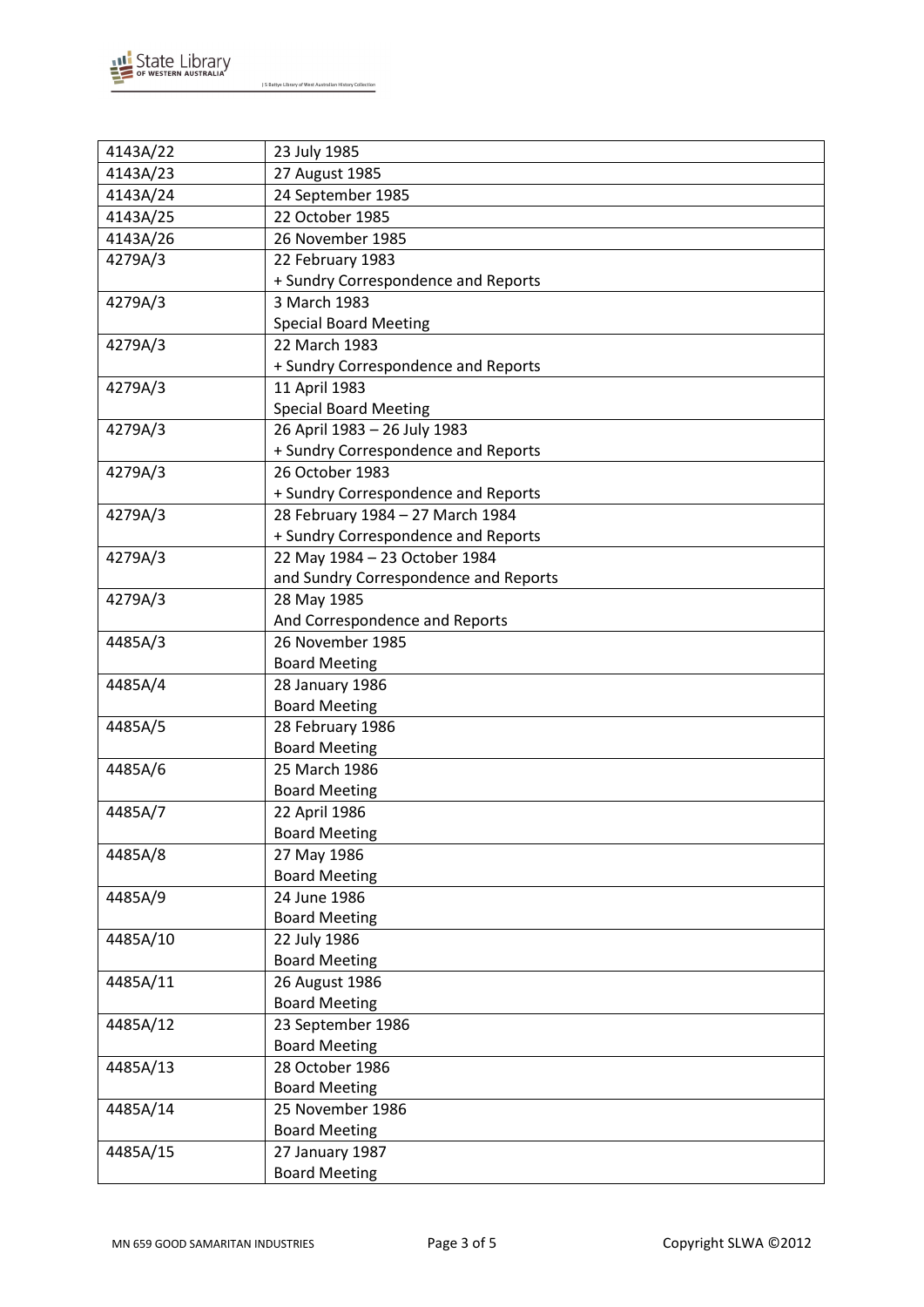

| 4485A/16 | 24 February 1987                     |
|----------|--------------------------------------|
|          | <b>Board Meeting</b>                 |
| 4485A/17 | 24 March 1987                        |
|          | <b>Board Meeting</b>                 |
| 4485A/18 | 28 April 1987                        |
|          | <b>Board Meeting</b>                 |
| 4485A/19 | 26 May 1987                          |
|          | <b>Board Meeting</b>                 |
| 4485A/20 | 23 June 1987                         |
|          | <b>Board Meeting</b>                 |
| 4485A/21 | 28 July 1987                         |
|          | <b>Board Meeting</b>                 |
| 4485A/22 | 25 August 1987                       |
|          | <b>Board Meeting</b>                 |
| 4485A/23 | 22 September 1987                    |
|          | <b>Board Meeting</b>                 |
| 4485A/24 | 27 October 1987                      |
|          | <b>Board Meeting</b>                 |
| 4485A/25 | 24 November 1987                     |
|          | <b>Board Meeting</b>                 |
| 4485A/26 | 23 February 1988                     |
|          | <b>Board Meeting</b>                 |
| 4485A/27 | 22 March 1988                        |
|          | <b>Board Meeting</b>                 |
| 4485A/28 | 24 April 1988                        |
|          | <b>Board Meeting</b>                 |
| 4485A/29 | 24 May 1988                          |
|          | <b>Board Meeting</b>                 |
| 4485A/30 | 28 June 1988                         |
|          | <b>Board Meeting</b>                 |
| 4485A/31 | 26 July 1988                         |
|          | <b>Board Meeting</b>                 |
| 4485A/32 | 23 August 1988                       |
|          | <b>Board Meeting</b>                 |
| 4485A/33 | 27 September 1988                    |
|          | <b>Board Meeting</b>                 |
| 4485A/34 | 25 October 1988                      |
|          | <b>Board Meeting</b>                 |
|          |                                      |
|          | NEWSLETTERS                          |
| 4279A/4  | "The Good Sammy" (Staff Publication) |
|          | February - April 1983                |
|          | November 1983                        |
|          | March 1984                           |
|          | May 1984                             |
|          | August - September 1984              |
|          | November 1984                        |
| 4143A/27 | February 1985                        |
|          | "The Good Sammy Rag"                 |
|          |                                      |